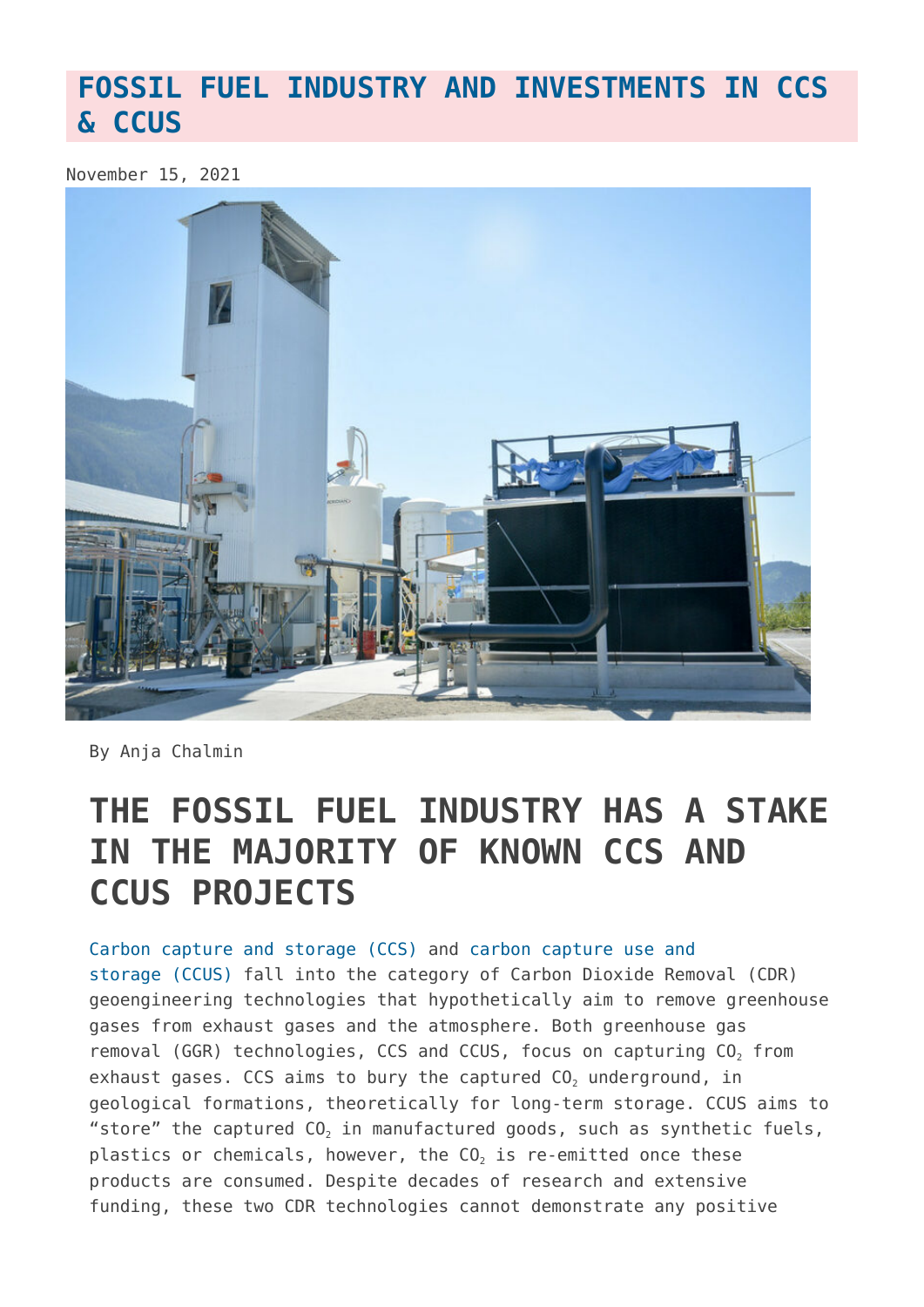impact on the climate – the same applies to all other known [geoengineering technologies](https://www.geoengineeringmonitor.org/what-is-geoengineering/).

The [Interactive Worldmap on Geoengineering,](https://map.geoengineeringmonitor.org/) hosted by the Heinrich Böll Foundation and ETC Group, provides an overview of known geoengineering projects, research and experiments around the world. As there is no complete record of geoengineering projects, the map is necessarily partial. The map currently documents more than 800 CDR projects – CCS and CCUS account for more than half of them. About 40 % are CCS projects and just under 20 % are CCUS projects. Most of these projects are located in North America, Europe and Asia. The following screenshot of the geoengineering map shows the geographical distribution of the known CCS and CCUS projects:



#### **Figure 1: Geographical distribution of the known CCS and CCUS projects. Extract from the Interactive Geoengineering Map (10/2021): <https://map.geoengineeringmonitor.org/>**

The map features CCS projects in every stage of development from planning to completion. In addition to sites where  $CO<sub>2</sub>$  is captured and injected into depleted oil and gas reservoirs or other geological formations, other relevant locations are featured, including industrial projects and companies that further develop and market CCS technologies. Known CCUS projects on the map include companies that develop and market CCUS, as well as companies where CCUS technology is applied, e.g., the [Haru Oni project](https://map.geoengineeringmonitor.org/ggr/haru-oni-highly-innovative-fuels-project) in Chile plans to use North American  $CO<sub>2</sub>$  capture technology.

Using the data collected in the Geoengineering Map, the number of CCS projects that directly involve the fossil fuel industry as either a sponsor or project partner has been assessed. The data shows that the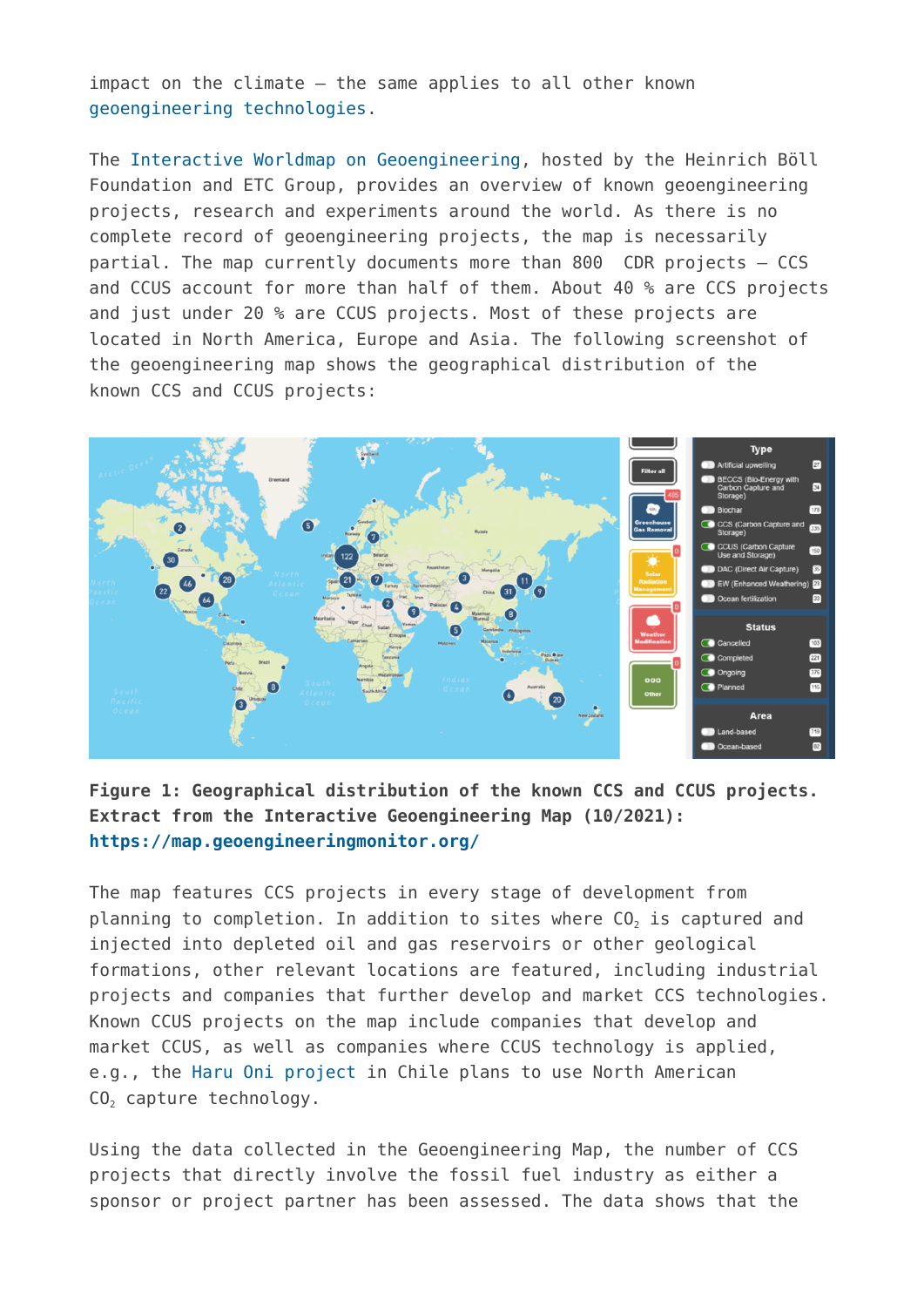fossil fuel industry is involved with about 85 % of the known CCS projects. It can be assumed that fossil industry participation is actually higher than 85 %, given that not all CCS projects disclose all of their sponsors. Fossil fuel companies involved in CCS projects include, among others, BP, ConocoPhillips, Enhanced Energy, Equinor, Gassco AS, INEOS, PEMEX, Perdure Petroleum, Petrobras, Santos, Shell, Total, TUPRAS and Vattenfall. Companies from energy-intensive industries are also frequently involved in CCS projects, including companies from the steel, cement, chemical and mining sectors, among them ArcelorMittal, CEMEX, ENID and the De Beers Group.

For many of the known CCUS projects, the financial backers are not published and the funding of the projects is thus non-transparent. Therefore, it is not possible to determine the extent to which the fossil industry is involved as a financier in these projects. However, even without the exact funding information, fossil fuel industry participation can be demonstrated for almost 70% of the known CCUS projects, as companies from energy-intensive sectors act as project partners:

- The fossil industry is a project partner in about 20 % of the known CCUS projects, including companies such as BP, Capital Power Corporation, Chevron, ExxonMobil, Romgaz, RWE, Shell, Total, Uniper,…
- The chemical industry engages in almost 20 % of the known CCUS projects, e.g., in  $CO<sub>2</sub>$ -based production of ethanol, methanol and urea, including companies such as Bayer, Indo Gulf Fertilizer, LanzaTech, Pacific Ethanol, POET LLC,…
- Companies from the transport and aviation sector are engaged in almost 15 % of the known CCUS projects, especially in projects for the generation of synthetic fuels, including companies such as Audi, Boom Supersonic, British Airways, BMW, Lufthansa, Swiss,…
- Involvement of companies from the construction sector is evident in just under 15 % of the known CCUS projects, including companies such as Boral Limited, Cementos Argos, CEMEX, Omya AG and Shougang,…

This demonstrates a pronounced interest of the fossil industry in  $CO<sub>2</sub>$  capture and "storage" projects.

#### **EOR PLAYS A MAJOR ROLE IN**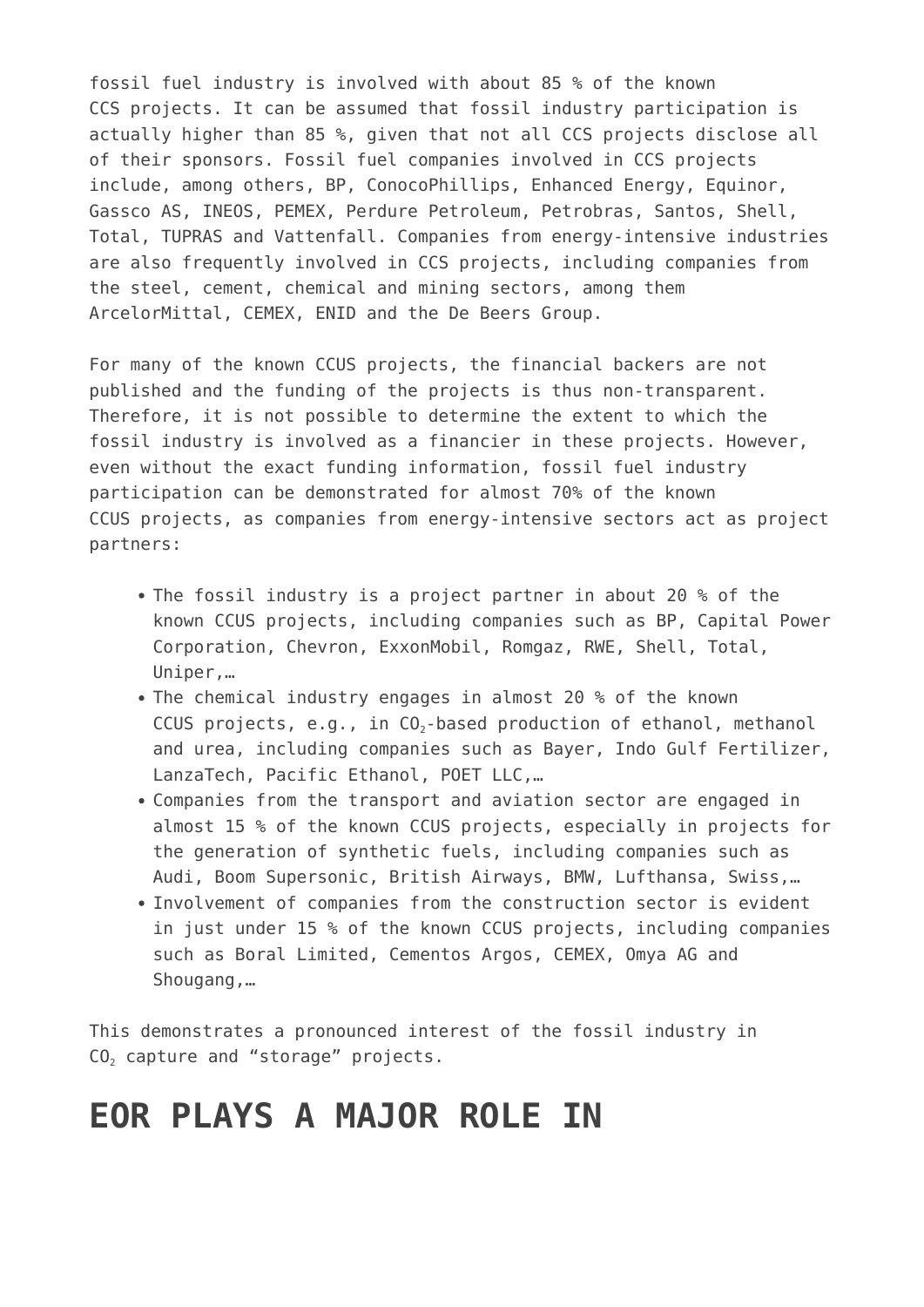# **CCS PROJECTS**

This chapter analyses how the CCS projects plan to dispose of the captured  $CO<sub>2</sub>$ . A report released by [the](https://www.globalccsinstitute.com/wp-content/uploads/2020/11/Global-Status-of-CCS-Report-2020_FINAL.pdf) Global CCS Institute on the [Global Status of CCS in 2020](https://www.globalccsinstitute.com/wp-content/uploads/2020/11/Global-Status-of-CCS-Report-2020_FINAL.pdf) offers precise information on this. The report lists 28 commercial CCS plants under construction, in advanced stages or in early development. Of 23 projects, over 80 %, plan to use Enhanced Oil Recovery (EOR) – and thus increase oil production. EOR means that captured  $CO<sub>2</sub>$  is compressed and pumped into oil reservoirs to extract the remaining deposits from ageing oil fields or otherwise inaccessible oil. This means that CCS is used to extract more fossil fuels. This is also confirmed by the 2019 report "[Fuel to the Fire: How](https://www.ciel.org/news/fuel-to-the-fire-how-geoengineering-threatens-to-entrench-fossil-fuels-and-accelerate-the-climate-crisis/) [Geoengineering Threatens to Entrench Fossil Fuels and Accelerate the](https://www.ciel.org/news/fuel-to-the-fire-how-geoengineering-threatens-to-entrench-fossil-fuels-and-accelerate-the-climate-crisis/) [Climate Crisis](https://www.ciel.org/news/fuel-to-the-fire-how-geoengineering-threatens-to-entrench-fossil-fuels-and-accelerate-the-climate-crisis/)" by the Center for International Environmental Law (CIEL). The report confirms that most large-scale CCS projects use captured  $CO<sub>2</sub>$  for EOR and suggests that 85 % of US subsidies for CCS go to enhanced oil recovery.

The fossil industry tries to present a very different picture. For example, Shell [describes](https://www.shell.com/energy-and-innovation/carbon-capture-and-storage-projects.html) CCS as a technology that *"stores carbon dioxide deep underground, preventing its release into the atmosphere*". And yet another example among many: the Norwegian Petroleum Directorate (NPD) [describes](https://www.npd.no/en/facts/carbon-storage/) CCS as a mean *"to limit emission of CO2 to the atmosphere by capturing CO2, and then storing it safely"*. The marketing image that the fossil industry is trying to maintain is not consistent with research findings on CCS and the large share of EOR:

- EOR creates additional extraction volumes, e.g., the United States Department of Energy [estimates](https://netl.doe.gov/research/coal/energy-systems/gasification/gasifipedia/eor) that it is possible to double the U.S. oil production with EOR. Boosting oil extraction does not reduce emissions, but increases them.
- The safe storage of captured  $CO<sub>2</sub>$ , repeatedly described by the fossil industry, also does not correspond to reality – because oil industry [estimates](http://www.biofuelwatch.org.uk/2015/beccs-report/) that around 30 % of the  $CO<sub>2</sub>$  piped to an EOR site will be directly emitted back to the atmosphere. Of the remaining, long-term secure storage [cannot be guaranteed](https://www.geoengineeringmonitor.org/wp-content/uploads/2021/04/carbon-capture-and-storage.pdf), because  $CO<sub>2</sub>$  can escape through leaks for several reasons, among them faulty constructions and underground movements.
- CO<sub>2</sub> capture, liquefaction, transport and underground injection require significant amounts of energy. For example, due to energyintensive  $CO<sub>2</sub>$  capture, a power plant with CCS [burns](https://www.geoengineeringmonitor.org/2021/04/carbon_capture_storage/) up to 30 percent more fossil fuels to produce the same amount of energy – which leads to an increase in emissions.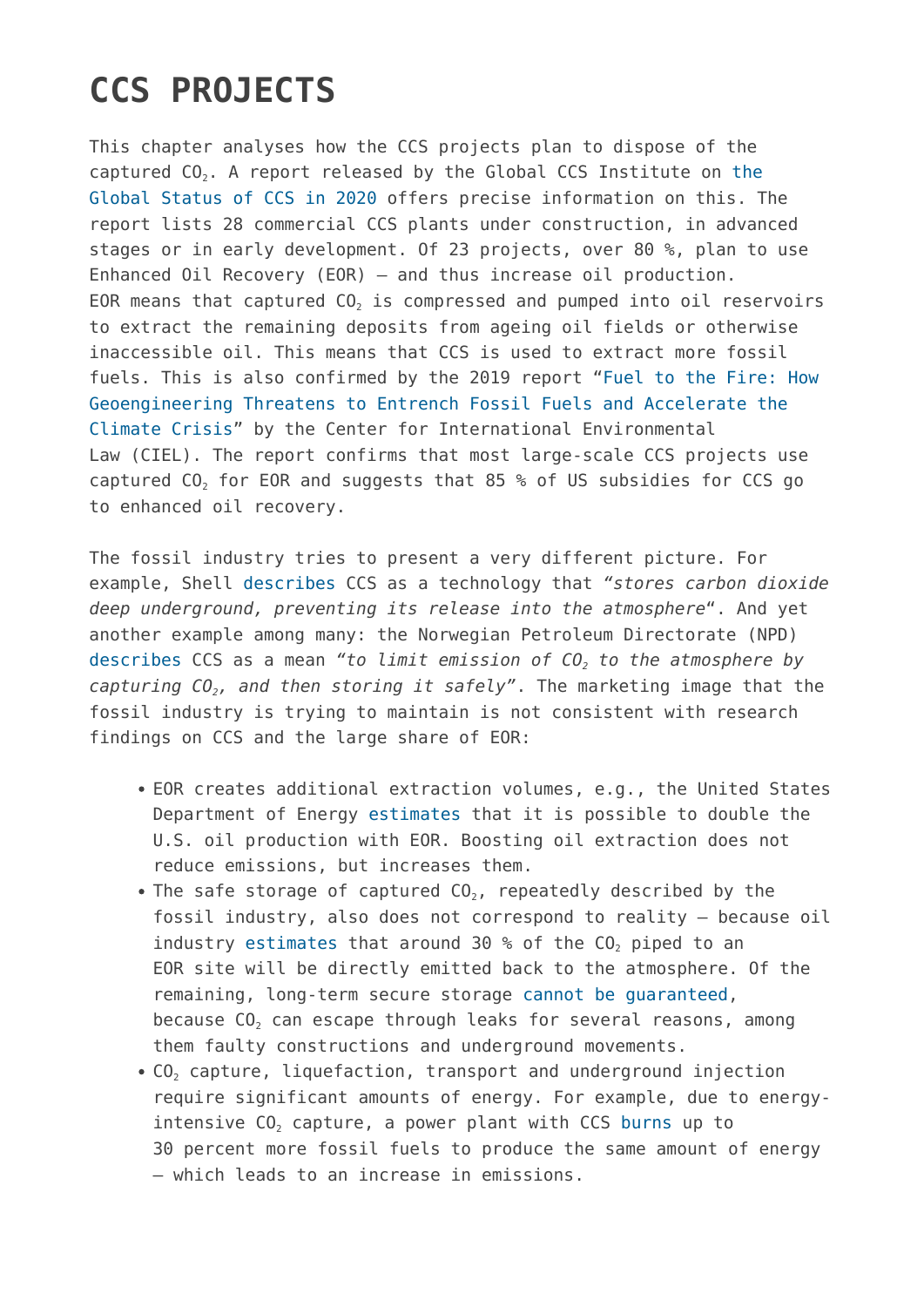The fossil industry is trying to market CCS as a safe way to store  $CO<sub>2</sub>$ in order to do business as usual. If this strategy is successful, EOR, among others, will lead to even more fossil fuels being extracted, resulting in more emissions. However, the [UNEP Production Gap](https://productiongap.org/2020report/) [Report \(2020\)](https://productiongap.org/2020report/) makes it clear that the amount of fossil fuels extracted needs to decrease, not increase, in order to limit global warming to 1.5°C.

### **CCS AND CCUS TECHNOLOGIES ARE STILL IN THEIR INFANCY – DESPITE SUBSTANTIAL PUBLIC FUNDING**

CCS research continues to be supported with [extensive public funding.](https://www.ciel.org/news/fuel-to-the-fire-how-geoengineering-threatens-to-entrench-fossil-fuels-and-accelerate-the-climate-crisis/) In Europe, CCS research into underground storage of CO<sub>2</sub> has been funded since 1990. In 2009, for example, the European Union allocated one billion euros specifically to CCS projects. The U.S. government has funded CCS research since 1997, with more than US\$ 5 billion allocated since 2010. The International Institute for Sustainable Development (IISD) [illustrates](https://www.iisd.org/articles/statement-2021-end-international-support-coal-oil-gas) the extent to which the fossil fuel industry is generally supported with public funds: G20 governments support fossil fuels with at least three times the amount of public funding per year (US\$ 77 billion) compared to clean energy (US\$ 28 billion). The IISD [explains](https://www.iisd.org/events/fossil-fuel-subsidy-reform-clean-energy-transitions) that fossil fuel subsidies lower the price of fossil fuels while further fuelling the climate crisis.

The Global CCS Institute's [latest annual report](https://www.globalccsinstitute.com/wp-content/uploads/2020/11/Global-Status-of-CCS-Report-2020_FINAL.pdf) on the global status of CCS underlines how little CCS technology has progressed – despite decades of research and extensive funding. The [world's first offshore](https://ec.europa.eu/energy/sites/ener/files/offshore_renewable_energy_strategy.pdf) [wind farm](https://ec.europa.eu/energy/sites/ener/files/offshore_renewable_energy_strategy.pdf) was implemented in the same decade as the [world's first](https://map.geoengineeringmonitor.org/ggr/sleipner-co2-storage) [CO](https://map.geoengineeringmonitor.org/ggr/sleipner-co2-storage)<sub>[2](https://map.geoengineeringmonitor.org/ggr/sleipner-co2-storage)</sub> [injection project.](https://map.geoengineeringmonitor.org/ggr/sleipner-co2-storage) Around 30 years later, wind energy is a mature, large-scale technology, while CCS is still in its infancy. During the last two decades, global wind energy capacity has [increased](https://www.irena.org/wind) almost 100 fold, from 7.5 gigawatts in 1997 to 743 gigawatts [in 2020.](https://gwec.net/global-wind-report-2021/) The Global Wind Energy Council [states](https://gwec.net/global-wind-report-2021/) that wind power thus helps to avoid over 1.1 billion tonnes of  $CO<sub>2</sub>$  worldwide – equivalent to the annual carbon emissions of South America. By comparison, the International Energy Agency (IEA) [states](https://www.iea.org/reports/about-ccus) that *"today, CCUS facilities around the world have the capacity to capture more than 40 Mt CO2 each year"* – in this figure, the IEA includes EOR projects.

The following examples are provided to illustrate the ongoing technical, financial and environmental problems of CCS and CCUS: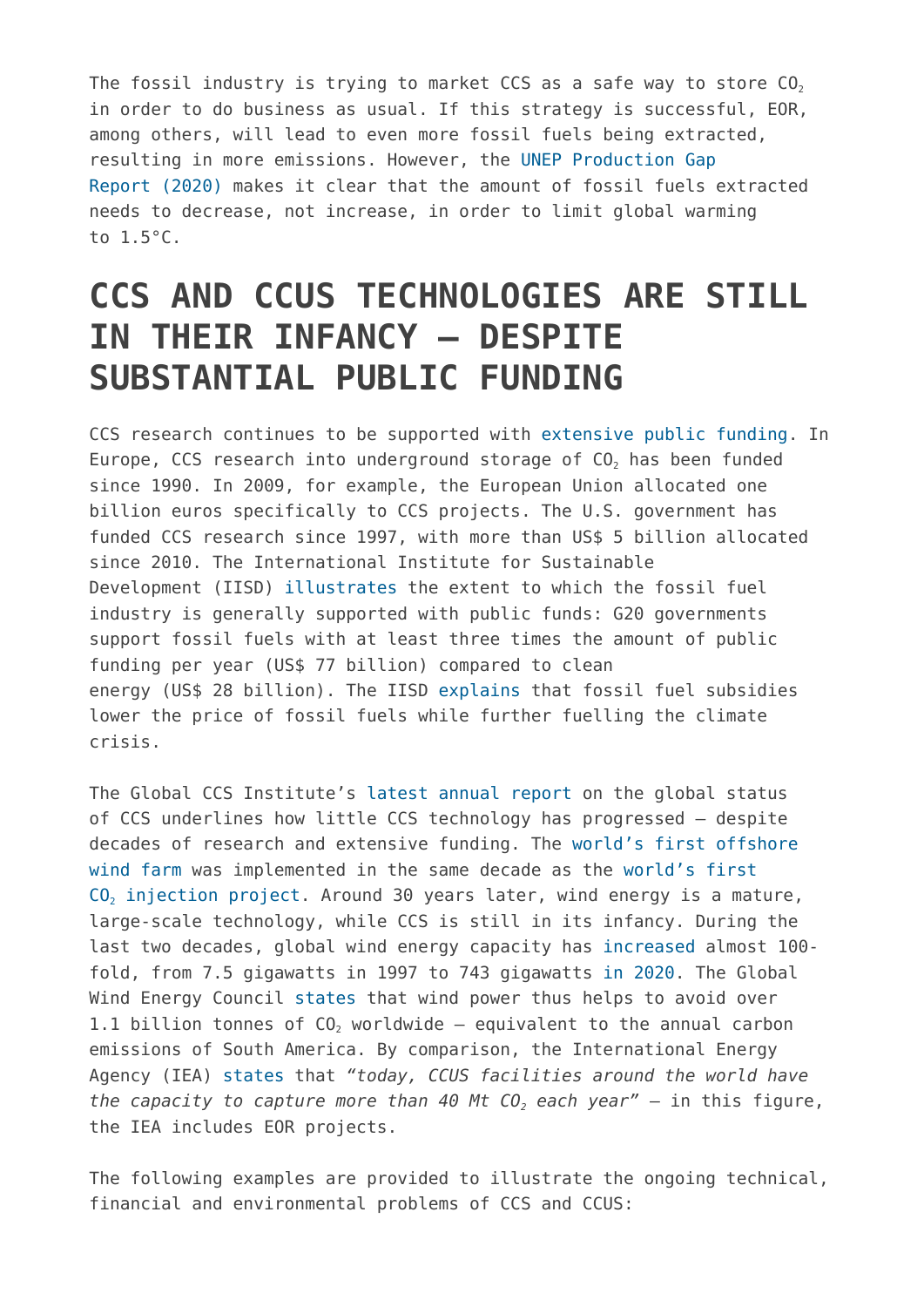- **[Petra Nova Carbon Capture Project](https://map.geoengineeringmonitor.org/ggr/petra-nova-carbon-capture), USA:** This CCS project was operated by NRG Energy and JX Nippon Oil & Gas Exploration Corp. Despite high costs, estimated at US\$ one billion, the project has captured less than two million tonnes of  $CO<sub>2</sub>$  annually. Although the project received a total of US\$ 190 million in public funding, it was discontinued in 2021 for financial reasons.
- **[ROAD- Rotterdam CCS Demonstration Project](https://map.geoengineeringmonitor.org/ggr/rotterdam-ccs-demonstration-project-road-(former-maasvlakte-project)), the Netherlands:** This CCS project was proposed by E.On, Electrabel and Alstom, intended to capture CO<sub>2</sub> at a newly constructed coal-fired power plant and to inject the captured CO<sub>2</sub> off the coast near Rotterdam. The project received more than € 200 million in public funding, but was cancelled for financial reasons.
- **Many further CCS projects** were abandoned for financial reasons despite large amounts of public funding, among them the [Antelope](https://map.geoengineeringmonitor.org/ggr/antelope-valley-project) [Valley Project](https://map.geoengineeringmonitor.org/ggr/antelope-valley-project) (USA, US\$ 400 million in public funding), the [Sweeny Gasification Project](https://map.geoengineeringmonitor.org/ggr/sweeny-gasification-project) (USA, US\$ 3 million in public funding), the [Belchatow Project](https://map.geoengineeringmonitor.org/ggr/belchatow-project) (Poland,  $\epsilon$  61 million in public funding), the [Eemshaven Project](https://map.geoengineeringmonitor.org/ggr/eemshaven-project) (the Netherlands, € 30 million in public funding),…
- **[Enhance Energy \(ACTL\),](https://map.geoengineeringmonitor.org/ggr/enhance-energy-(actl)) Canada:** The Alberta Carbon Trunk Line (ACTL) transports  $CO<sub>2</sub>$  for EOR. According to Enhance Energy, these EOR activities could result in the recovery of up to an additional one billion barrels of oil. More than CAD 850 million in public funding has gone into the project – helping to finance further emissions instead of avoiding them.
- **[Hydrogen Energy Supply Chain \(HESC\) project](https://map.geoengineeringmonitor.org/ggr/hydrogen-energy-supply-chain-(hesc)-project), Australia:** The project aims to gasify Australian lignite to produce hydrogen. The hydrogen is to be exported to Japan in liquefied form. During the hydrogen production process,  $CO<sub>2</sub>$  will be captured and injected into offshore geological formations. The project received more than AUD 100 million in public funding. There is increasing [doubt](https://onlinelibrary.wiley.com/doi/full/10.1002/ese3.956) that the production of hydrogen from fossil fuels in combination with CCS makes sense in energy terms.
- **[Great Plains Synfuels Plant](https://map.geoengineeringmonitor.org/ggr/great-plains-synfuels-plant), USA**: The lignite-fired plant is operated by Dakota Gasification, captures  $CO<sub>2</sub>$ , and transports captured  $CO<sub>2</sub>$  via a 205-mile pipeline for EOR. This CCS project has been running since 2000. Despite its long runtime and lots of backers, it has only captured 1.9 million tonnes of  $CO<sub>2</sub>$  so far.
- **[Gorgon CCS project,](https://map.geoengineeringmonitor.org/ggr/gorgon-ccs-project) Australia:** The Australian government supported the project with AU\$ 60 million. The commissioning of the plant [was subject to the condition,](https://www.smh.com.au/business/companies/chevron-s-gorgon-project-could-face-regulatory-action-on-emissions-after-ministerial-decision-20200529-p54xvl.html) that Chevron must capture and inject at least 80 % of the  $CO<sub>2</sub>$  emissions released at the site over a five-year period starting in July 2016. The gas started flowing in 2017, but the commissioning of the CCS project was delayed three times. In 2021, it became known that the  $CO<sub>2</sub>$  injection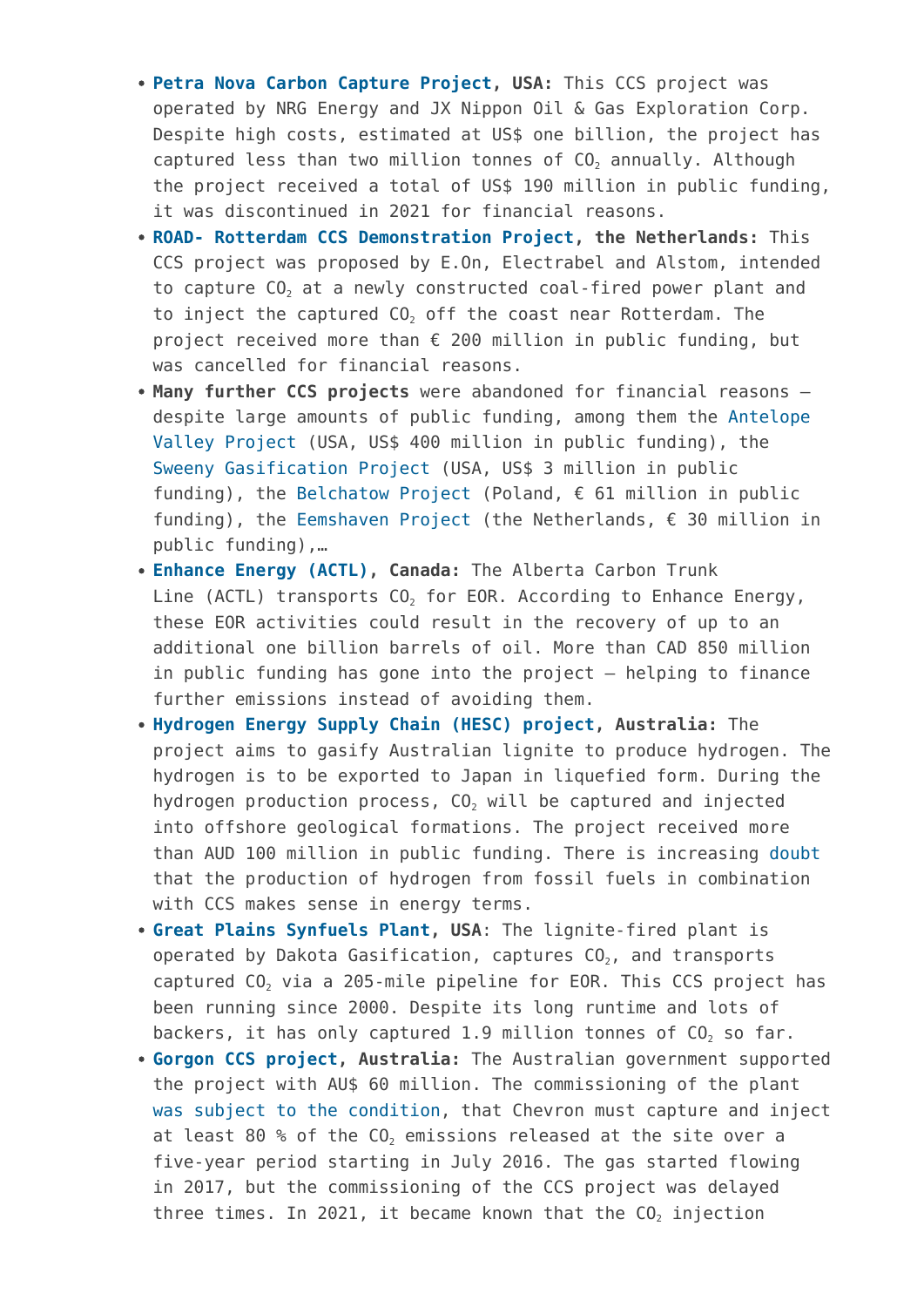system is sand-clogged. The Conservation Council of Western Australia [demanded](https://www.theguardian.com/environment/2021/jan/15/western-australia-lng-plant-faces-calls-to-shut-down-until-faulty-carbon-capture-system-is-fixed) to shut the plant until it can demonstrate its CCS was working.

- **[SaskPower Boundary Dam](https://map.geoengineeringmonitor.org/ggr/saskpower-boundary-dam-), Canada:** After four years of operation, the project captured an average of  $0.6$  million tonnes of  $CO<sub>2</sub>$  per year. 90 % of the captured  $CO<sub>2</sub>$  is transported via a 66 km -pipeline to an oil field for EOR. Since its start-up, the project was often confronted with technical problems, e.g., the maintenance costs in 2017 amounted to US\$ 27 million.
- **[Ineratec GmbH,](https://map.geoengineeringmonitor.org/ggr/ineratec-gmbh) Germany**: Ineratec, a spin-off of the German Karslruhe Institute of Technology, aims to produce synthetic fuel from captured  $CO<sub>2</sub>$ . The production process is very energy-intensive and as soon as the fuel is consumed, the captured  $CO<sub>2</sub>$  is rereleased into the atmosphere. The project is financed with public and private funds.
- [Kiverdi Inc.,](https://map.geoengineeringmonitor.org/ggr/kiverdi-inc-) USA: The company aims to convert captured CO<sub>2</sub> into products such as protein and oil. The production process is very energy-intensive and the captured  $CO<sub>2</sub>$  is re-released as soon as the products are consumed.
- **[LanzaTech](https://map.geoengineeringmonitor.org/ggr/lanzatech-shougang-steel-mill-commercial-ethanol-plant), China**: LanzaTech has developed a CCUS technology that captures  $CO<sub>2</sub>$  from exhaust gases and converts it into ethanol. The conversion is done by microbes that feed on the  $CO<sub>2</sub>$  and produce ethanol. The captured  $CO<sub>2</sub>$  is re-released as soon as the ethanol is consumed.
- [Figures](https://chemistry-europe.onlinelibrary.wiley.com/doi/10.1002/cssc.202002126) from 2020 show that the amount of  $CO<sub>2</sub>$  needed industrially is rather small. There is talk of 230 million tonnes of  $CO<sub>2</sub>$ annually, of which 130 million tonnes are used for the production of urea and up to 80 million tonnes for EOR. According to the [International Energy Agency](https://www.iea.org/reports/about-ccus), CCUS has been around since the  $70s/80s$  – which means that the market for  $C_0$  cannot have increased significantly for many decades. The [high energy demand](https://chemistry-europe.onlinelibrary.wiley.com/doi/10.1002/cssc.202002126) of CCUS is one reason for this.

#### **OUTLOOK**

The fossil fuel industry tries to present CDR technologies like CCS and CCUS as a safe and effective technical solution to climate problems. However, CCS and CCUS have not been proven to be safe and effective. Although the technologies have been extensively subsidized and promoted for several decades – with both public and private funding – there has been no significant progress in their development. Many projects have been [abandoned](https://map.geoengineeringmonitor.org/) due to high costs or technical problems. While other technologies, e.g., wind power, have advanced by leaps and bounds and are actively avoiding CO<sub>2</sub> emissions, CCS and CCUS technologies are still